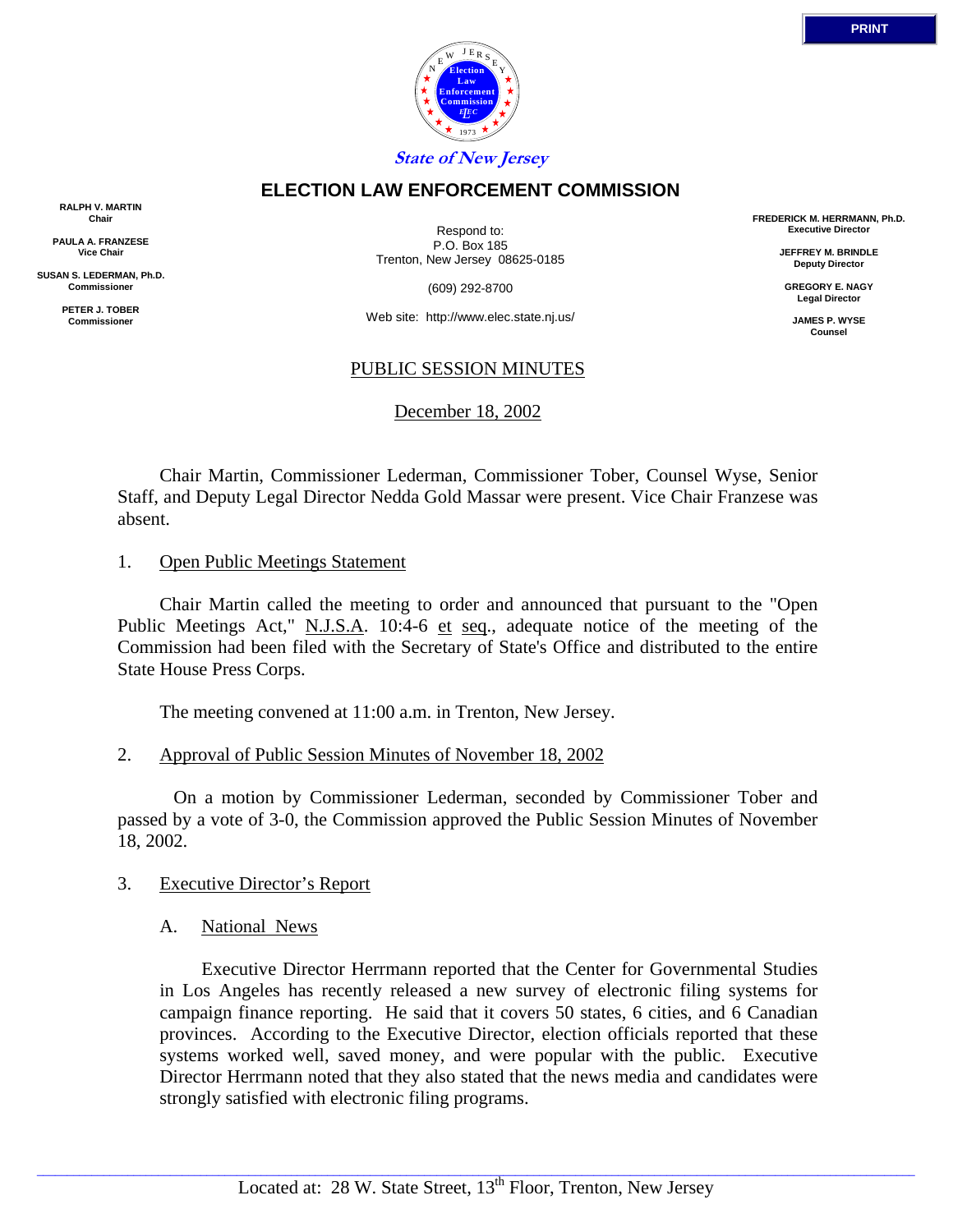Executive Director Herrmann stated that 46 states and the federal government collect campaign finance disclosure statements with computer technology. He mentioned that most post some of the information collected on the web. The Executive Director said that the survey concluded that disk filing will eventually be replaced by internet filing. Executive Director Herrmann reported that ELEC is currently working on this transition, but progress has been delayed by recent budget cuts due to the state's economic problems.

#### B. Staff Activities

 The Executive Director announced that Director of Systems Administration Carol Neiman helped to form a state Filenet users group. He said that Filenet is the system used to scan reports onto the web. Executive Director Herrmann advised the Commission that Assistant Director of Systems Administration Kim Vandegrift has been participating in the Department of Law and Public Safety's Internet Standards Committee. According to the Executive Director, she has not only collected important information to improve our web site but has also made some solid suggestions to the department to upgrade theirs.

 Executive Director Herrmann mentioned that on December 10, 2002, Director Neiman and Assistant Systems Administrator Vandegrift attended a systems security seminar to prevent hacking with a speaker from the FBI.

 The Executive Director added that on December 14, 2002, he was a featured speaker at a lobbying seminar sponsored by the Institute for Continuing Legal Education (I.C.L.E.) in New Brunswick. At the seminar, the Executive Director spoke about the role of ELEC in regulating lobbyists, gave a legislative history of lobbying regulation in New Jersey and the United States, and explained current statutory and regulatory requirements governing lobbyist reporting. Executive Director Herrmann told the Commission that on the program were four lobbyists who discussed their activities in influencing legislation and regulations. He said that among those in the audience were: Senator John Matheussen, Assemblyman Matt Ahearn, former Commissioner of Banking and Insurance Lisa Randall, and Former Assemblyman Paul Kraemer.

 Executive Director Herrmann announced that three ELEC staffers will be serving on Council on Governmental Ethics Law (COGEL) committees in the coming year:

- Executive Director Frederick M. Herrmann on the Awards and Publications Committees;
- Deputy Legal Director Nedda Gold Massar on the Model Law Committee; and,
- Director of Systems Administration Carol Neiman on the Technology Committee.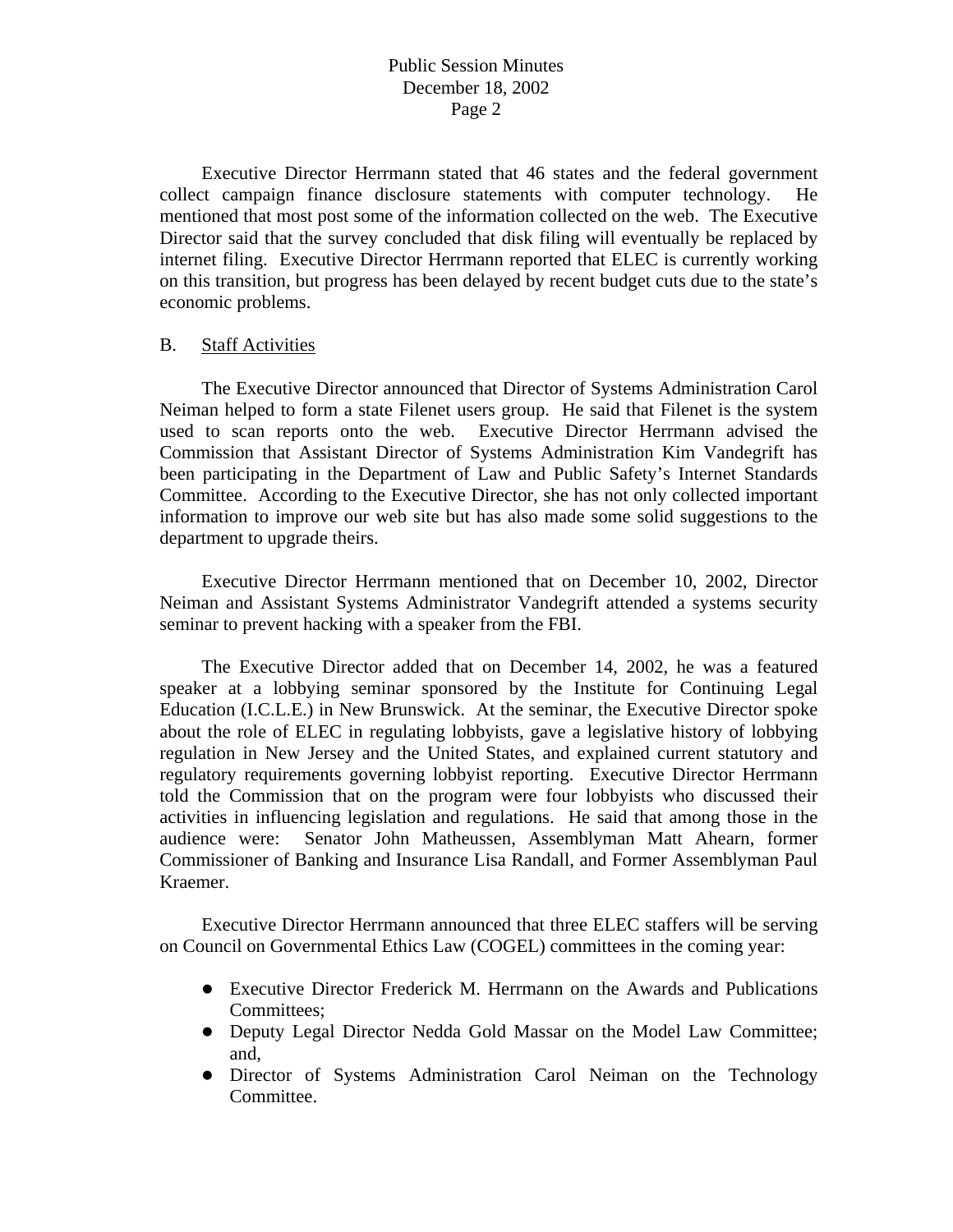Executive Director Herrmann informed the Commission that Director of Systems Administration Neiman and Associate Data Entry Technician Barbara Counts once again did a marvelous job with the employees charitable campaign. He reported that \$4,304 was raised from 43 employees. The Executive Director expressed thanks to Carol and Barbara for their leadership through which ELEC received the coveted platinum award for the eighth time.

# C. Winter Meeting Schedule

- January 24, 2003, at  $11:00$  a.m. in Trenton;
- $\bullet$  February 24, 2003 at 11:00 a.m. in Trenton; and,
- March 17, 2003 at  $11:00$  a.m. in Trenton.

## 4. Adoption of Proposed Amendments to Commission Regulations and New Rule

 Staff recommended that the Commission adopt as proposed the amendments to the regulations that were the subject of the public hearing conducted at the November 18, 2002, Commission meeting. The proposed amendments clarify the dates included in each reporting period, require reporting entities to maintain copies of reports that have been filed with the Commission, and permit unlimited contributions between candidates for the offices of county executive and freeholder in the same county. A new rule has also been proposed to establish procedures for making expenditures by debit cards.

 No persons offered testimony at the November 18, 2002, public hearing, and no written comments have been received. Barring no substantive written comments being received by December 20, 2002, staff will prepare the adoption notice for filing with the office of Administrative Law (OAL), and the rules will become effective upon publication in the New Jersey Register on January 21, 2003.

 On a motion by Commissioner Lederman, seconded by Commissioner Tober and passed by a vote of 3-0, the Commission approved the staff recommendation to adopt the amendments and new rule without change and directed staff to file the adoption with the OAL.

## 5. Proposed Amendments and New Rules

 Legal Director Nagy explained several proposed rules and amendments to the regulations that had been circulated to the Commission. The major purposes of these provisions are as follows:

- To clarify that the cost of food and beverages provided to an invited speaker at an event sponsored by a lobbying entity is not required to be reported as benefit passing;
- To require county political party committees and their organizational treasuries to file an annual report identifying the municipal political party committees in their county; and,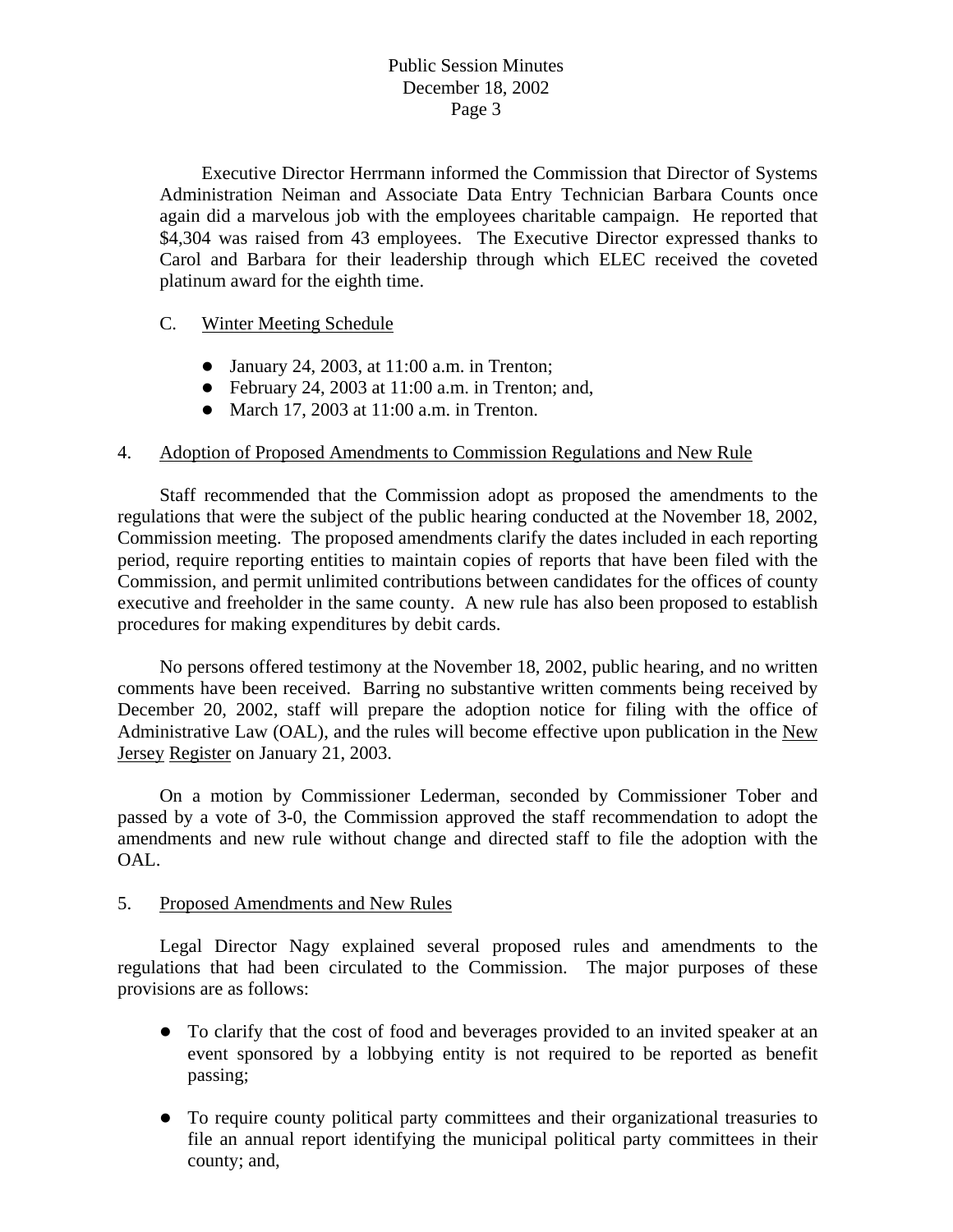• To establish standards for imposition of penalties for many of the different offenses that arise under the New Jersey Campaign Contributions and Expenditures Reporting Act, N.J.S.A. 19:44A-1 et seq*.* The purpose is to comply with the requirement of the Administrative Procedure Act, N.J.S.A. 52:14B-1 et seq., to adopt rules of practice concerning penalties.

 Commissioner Lederman asked whether or not the proposal concerning a speaker's food and beverage costs will have an impact on a speaker's fee. Legal Director Nagy explained that the proposal to exempt the cost of a speaker's food and beverage from reporting will have no impact on a speaker's fee which is still reportable.

 Chair Martin asked whether or not the Commission had an existing definition of what is meant by the knowing, willful, and intentional acceptance of an excessive contribution. Legal Director Nagy responded that the Campaign Reporting Act contains the terms, but does not provide a definition as applied specifically in the context of acceptance of an excessive contribution. The proposed definition is therefore based upon the existing regulatory requirement to return the excessive portion of a contribution within 48-hours, an act within the control of a candidate, committee, or treasurer. Director Nagy explained the staff concern that in the absence of a definition of a knowing, willful, and intentional contribution limit violation, a respondent might attempt to argue that he had no intent to violate the contribution limit because he was ignorant of its existence.

 On a motion by Commissioner Lederman, seconded by Commissioner Tober and passed by a vote of 3-0, the Commission approved proposal of the amendments and new rules and directed staff to file the proposal at the OAL.

#### 6. Public Comment

 Mr. William Baroni, Esq., spoke briefly to commemorate the retirement of Greg Nagy. He said that as a member of the "Election Lawyers Club," he appreciated the abilities, helpfulness, and professionalism of the Legal Director. He thanked him for his efforts and for dedicating his career to this area of law. Mr. Baroni stated that he deals with attorneys at other election agencies throughout the country and that Legal Director Nagy was a model for them all.

#### 7. Resolution to go into Executive Session

 On a motion by Commissioner Tober, seconded by Commissioner Lederman and passed by a vote of 3-0, the Commission resolved to go into Executive Session to discuss the following matters, which will become public as follows:

A. Final Decision Recommendations in violation proceedings which will not become public. However, the Final Decisions resulting from those recommendations will become public not later than seven business days after mailing to the named respondents.